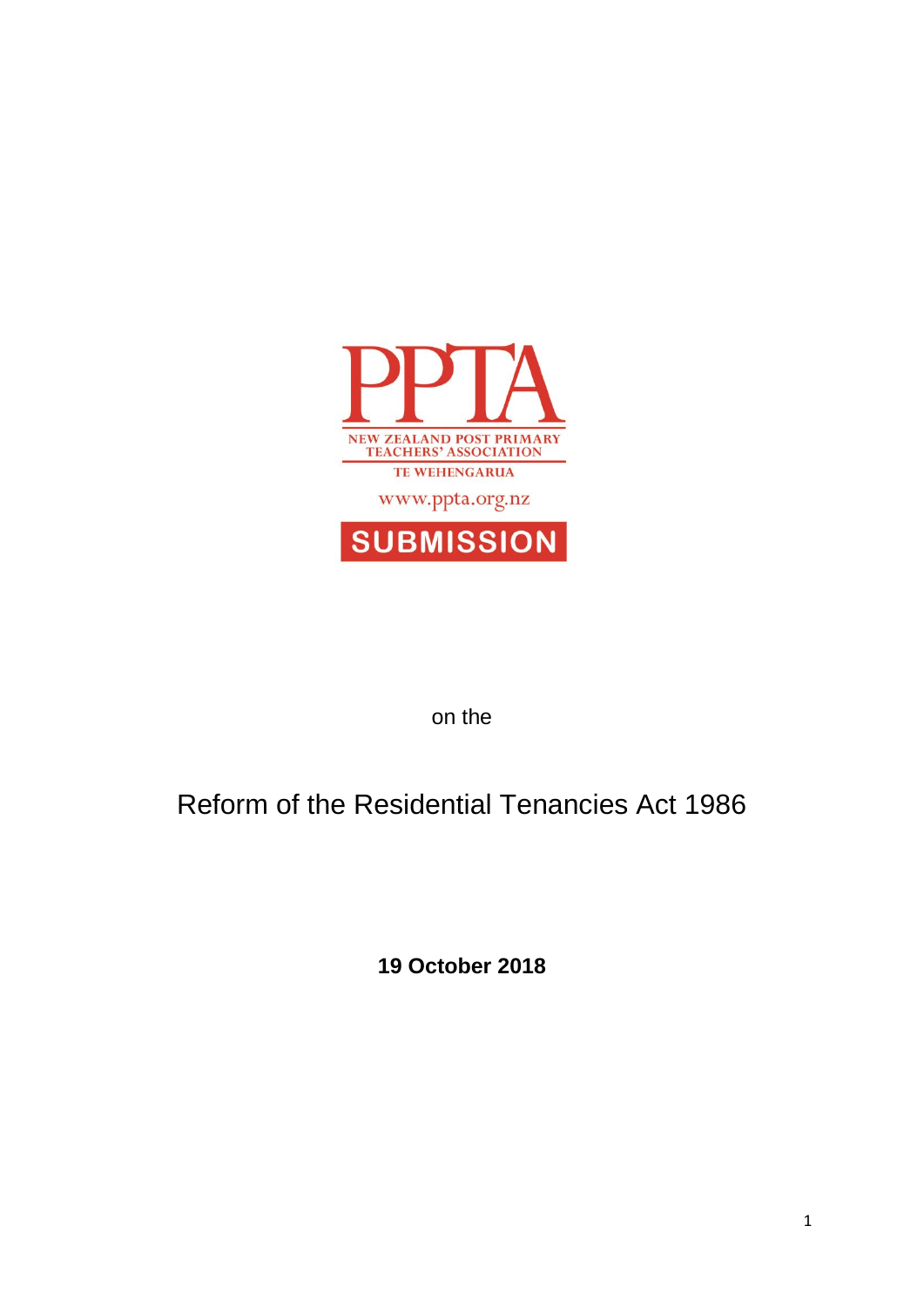## **1. Introduction**

- 1.1. PPTA is the professional body and union for secondary teachers. We represent over 17,000 members, including secondary teachers, principals in secondary and composite schools, and manual and technology teachers in technology centres.
- 1.2 Under our constitution, all PPTA activity is guided by the following objectives:
	- (a) To advance the cause of education generally and of all phases of secondary and technical education in particular;
	- (b) To uphold and maintain the just claims of its members individually and collectively; and
	- (c) To affirm and advance Te Tiriti O Waitangi.
- 1.3 This submission is from the PPTA Executive on behalf of our members.

## **2. Change in rental patterns**

- 2.1. PPTA supports a reform of the Residential Tenancies Act 1986 (RTA). An unrestrained and unbalanced housing market has meant that many people who would normally choose to buy houses have been forced to rent. A shortage of houses has meant rental properties are in high demand, leading to dramatic increases in rents, particularly in places like Auckland, Wellington and Queenstown.
- 2.2. The number of households who own their own home has fallen from 73% when the Act was passed in 1986 to 63.2% in 2017<sup>1</sup>. With over a third of New Zealanders (and 43% of children) living in rental accommodation, some through choice, but the majority through a lack of affordable housing, it is timely to consider if the rights of tenants are adequately protected under the RTA.
- 2.3. In some countries renting is more common than it is in New Zealand and it would be prudent to compare their practices with ours. A country with a reputation for having fair tenancy rights is Germany, where 40% of households live in the private rented sector. A report comparing German and English housing markets<sup>2</sup> found that German tenants enjoyed strong security of tenure—most tenancies were indefinite and landlords could only evict tenants in very limited circumstances. In addition there were rent controls which restricted in-tenancy rent increases. By contrast, English rental agreements were often short term (6-12 months) with the ability of the landlord to evict the tenant at the end of the agreement with no reason required.
- 2.4. German tenancies last, on average, 11 years compared to only 2.5 years in England, which would suggest that better tenant rights at least contribute to more stable living conditions.
- 2.5. PPTA is concerned about the housing situation in New Zealand and the impact this is having on the families of our students and teachers who are forced to rent.
- 2.6. Some New Zealand laws covering rental agreements seem far removed from the security of tenure offered in Germany, such as:

nders<br>1 [https://www.nzherald.co.nz/business/news/article.cfm?c\\_id=3&objectid=11779664](https://www.nzherald.co.nz/business/news/article.cfm?c_id=3&objectid=11779664)<br>1

<sup>&</sup>lt;sup>2</sup> https://www.ippr.org/publications/lessons-from-germany-tenant-power-in-the-rental-market.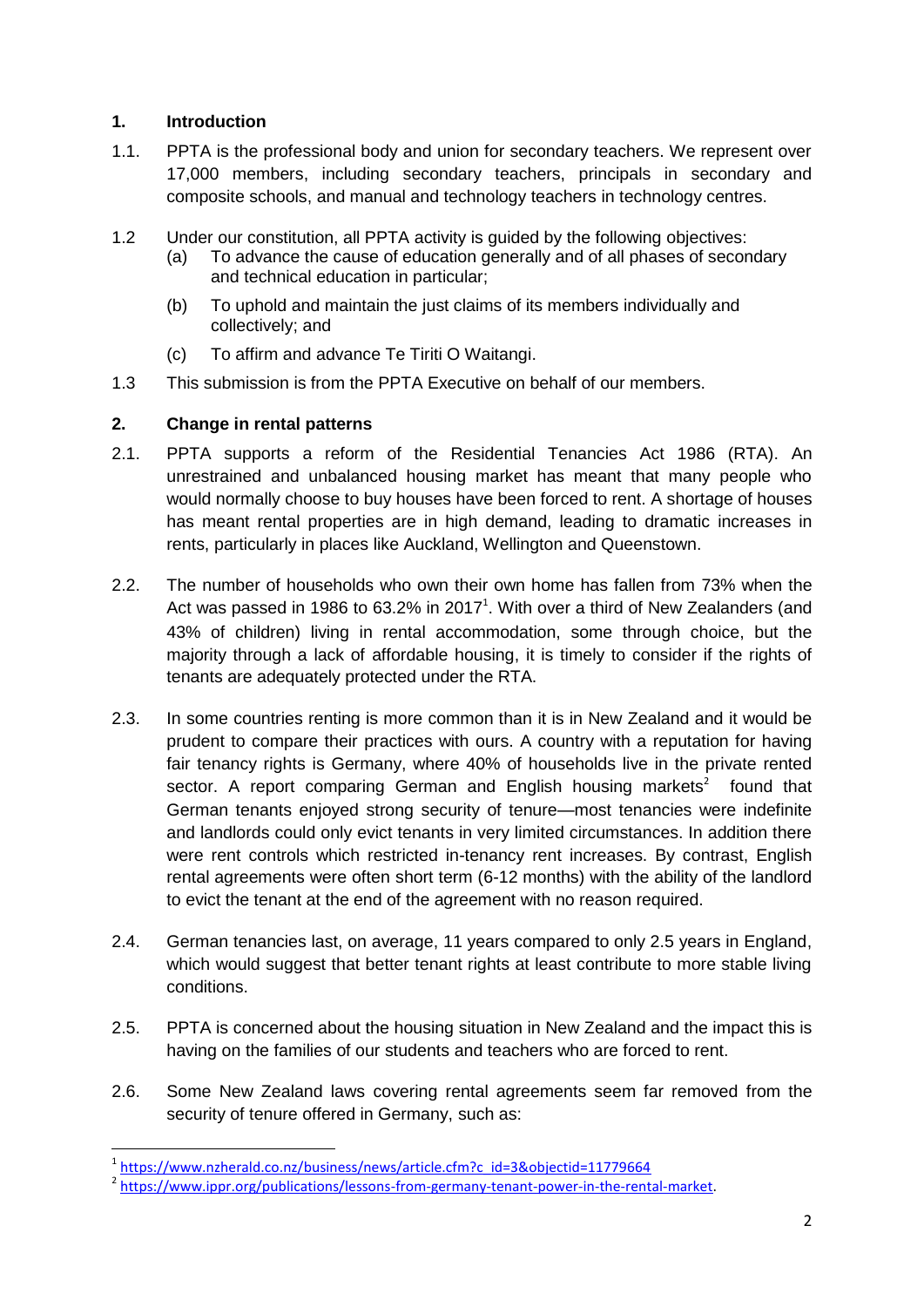- the ability for landlords to give six weeks' notice in a non-fixed term tenancy with an appropriate reason,
- to increase rent at any time, and
- the inability of a tenant to extend a fixed term tenancy
- 2.7. These laws contribute to renters' insecurity and can lead to an increase in transience. Increased transience often leads to students changing schools (mobility).

## **3. Mobility and student achievement**

- 3.1. There is a high correlation between mobility and student achievement.<sup>3</sup> A 2018 Treasury report found that high mobility students were much more likely to leave school early, be truant, stood-down and suspended. It also found that the NCEA level 1 achievement rates of the most mobile children were substantially lower than those of children with more stable schooling histories.
- 3.2. Ministry of Education data also supports this:

*"Students who have moved school twice or more across Year 9 to Year 11 are less than half as likely to achieve NCEA Level 2 or above by the time they leave school compared to those who have not moved school.*

*Students who have not moved school from Year 9 to Year 11 achieve NCEA Level 2 or above at a rate of 86.1% by the time they leave school, compared to those who*  have moved school twice or more who achieve NCEA Level 2 or above at a rate of *40.0%."<sup>4</sup>*

- 3.3. The mobility figures for Māori students were higher than the national averages, as were the rates for students in low decile schools.
- 3.4. The impact on achievement and attainment at school that transience has on students is a significant equity issue, and contributes to the persistent achievement gap in New Zealand between students from high and low socio-economic status families.
- 3.5. PPTA supports any reforms that will enable families to rent, confident that they have the right to remain in their home and not be subject to unreasonable rent increases.

## **4. Teachers**

1

- 4.1. As more of the population moves to renting, the number of teachers who rent also increases. This is more so in areas of housing shortage, where some teachers have been priced out of the house-buying market: areas such as Auckland, Wellington, and Queenstown.
- 4.2. PPTA survey data shows that in Auckland and Queenstown Lakes around 40% of secondary teachers are renting or boarding, around 35% in Wellington and 20% in the rest of the country. This is a significant proportion of a professional workforce.

<sup>&</sup>lt;sup>3</sup> Treasury working paper - Student Mobility Across Schools and its Links to Under-achievement (WP 18/01)

<sup>4</sup> Ministry of Education, Education Counts website, Transient Students.